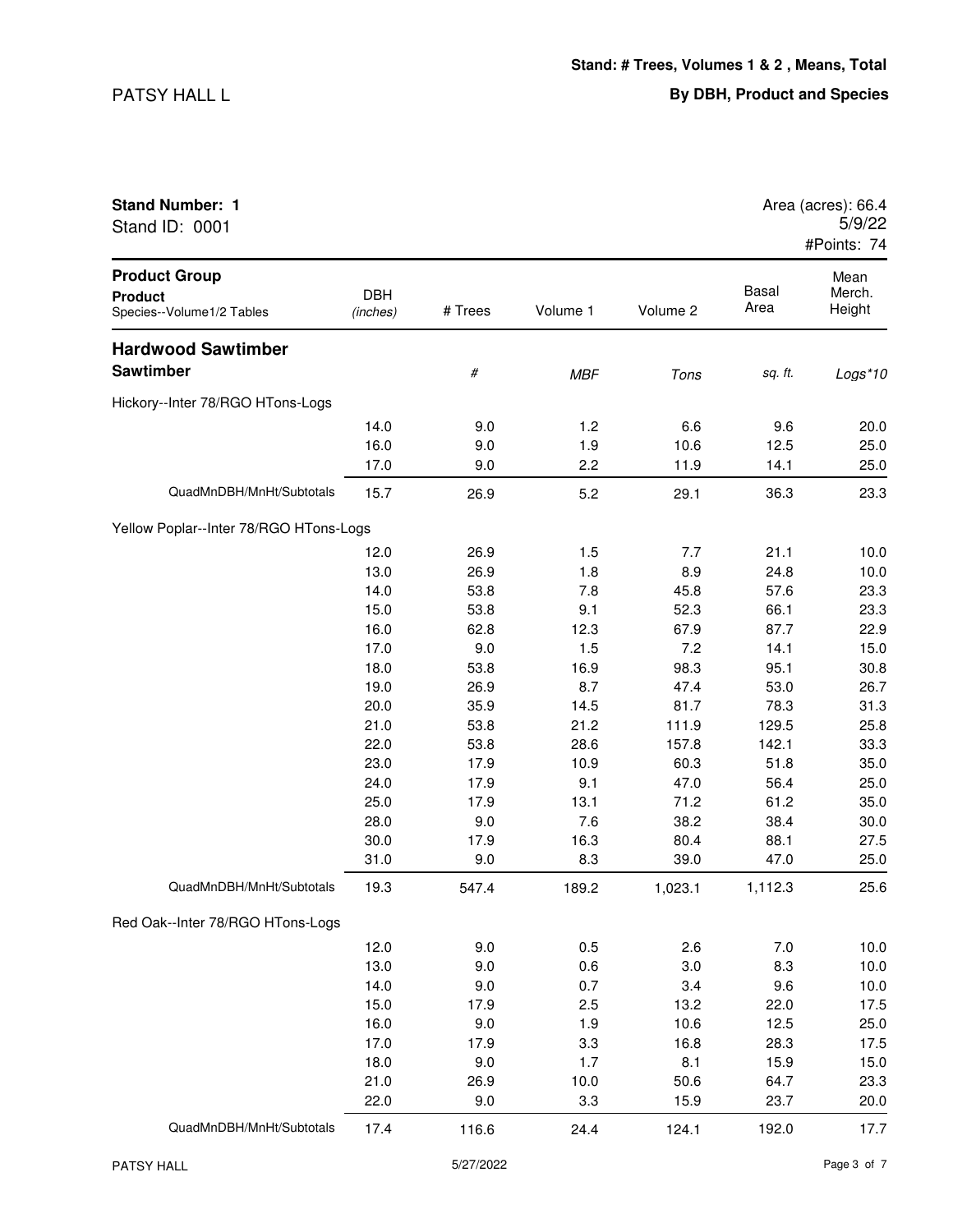| Stand ID: 0001                                                      |                        |         |            |          |               | 5/9/22<br>#Points: 74    |
|---------------------------------------------------------------------|------------------------|---------|------------|----------|---------------|--------------------------|
| <b>Product Group</b><br><b>Product</b><br>Species--Volume1/2 Tables | <b>DBH</b><br>(inches) | # Trees | Volume 1   | Volume 2 | Basal<br>Area | Mean<br>Merch.<br>Height |
| <b>Hardwood Sawtimber</b>                                           |                        |         |            |          |               |                          |
| Sawtimber                                                           |                        | $\#$    | <b>MBF</b> | Tons     | sq. ft.       | Logs*10                  |
| W. Oak--Inter 78/RGO HTons-Logs                                     |                        |         |            |          |               |                          |
|                                                                     | 12.0                   | 89.7    | 5.3        | 28.0     | 70.5          | 11.0                     |
|                                                                     | 13.0                   | 71.8    | 6.2        | 33.3     | 66.2          | 14.4                     |
|                                                                     | 14.0                   | 71.8    | 7.1        | 36.8     | 76.7          | 13.8                     |
|                                                                     | 15.0                   | 53.8    | 7.5        | 39.6     | 66.1          | 17.5                     |
|                                                                     | 16.0                   | 62.8    | 10.8       | 57.5     | 87.7          | 19.3                     |
|                                                                     | 17.0                   | 62.8    | 11.6       | 60.1     | 99.0          | 17.9                     |
|                                                                     | 18.0                   | 44.9    | 9.1        | 45.7     | 79.3          | 17.0                     |
|                                                                     | 19.0                   | 44.9    | 12.2       | 62.4     | 88.3          | 21.0                     |
|                                                                     | 20.0                   | 53.8    | 13.7       | 66.1     | 117.5         | 16.7                     |
|                                                                     | 21.0                   | 17.9    | 5.3        | 25.4     | 43.2          | 17.5                     |
|                                                                     | 22.0                   | 9.0     | 3.3        | 15.9     | 23.7          | 20.0                     |
|                                                                     | 23.0                   | 17.9    | 8.6        | 43.2     | 51.8          | 25.0                     |
|                                                                     | 26.0                   | 9.0     | 3.7        | 16.6     | 33.1          | 15.0                     |
|                                                                     | 27.0                   | 17.9    | 11.2       | 53.5     | 71.4          | 22.5                     |
|                                                                     | 28.0                   | 9.0     | 5.5        | 25.6     | 38.4          | 20.0                     |
|                                                                     | 32.0                   | 9.0     | 7.4        | 33.3     | 50.1          | 20.0                     |
| QuadMnDBH/MnHt/Subtotals                                            | 17.4                   | 646.1   | 128.8      | 643.0    | 1,062.8       | 16.6                     |
| Misc. Hdwd.--Inter 78/RGO HTons-Logs                                |                        |         |            |          |               |                          |
|                                                                     | 12.0                   | 98.7    | 5.9        | 30.6     | 77.5          | 10.9                     |
|                                                                     | 13.0                   | 62.8    | 4.8        | 24.9     | 57.9          | 12.1                     |
|                                                                     | 14.0                   | 62.8    | 6.7        | 36.5     | 67.1          | 15.7                     |
|                                                                     | 15.0                   | 98.7    | 11.4       | 59.0     | 121.1         | 14.1                     |
|                                                                     | 16.0                   | 71.8    | 8.9        | 43.3     | 100.2         | 12.5                     |
|                                                                     | 17.0                   | 17.9    | 2.6        | 12.2     | 28.3          | 12.5                     |
|                                                                     | 18.0                   | 44.9    | 9.1        | 45.7     | 79.3          | 17.0                     |
|                                                                     | 19.0                   | 44.9    | 9.4        | 45.0     | 88.3          | 15.0                     |
|                                                                     | 20.0                   | 26.9    | 6.2        | 29.8     | 58.7          | 15.0                     |
|                                                                     | 21.0                   | 17.9    | 4.1        | 18.3     | 43.2          | 12.5                     |
|                                                                     | 22.0                   | 17.9    | 5.9        | 27.8     | 47.4          | 17.5                     |
|                                                                     | 23.0                   | 9.0     | 2.1        | 8.8      | 25.9          | 10.0                     |
|                                                                     | 24.0                   | 9.0     | 2.3        | 9.5      | 28.2          | 10.0                     |
|                                                                     | 25.0                   | 9.0     | 4.3        | 20.4     | 30.6          | 20.0                     |
|                                                                     | 29.0                   | 9.0     | 4.7        | 20.6     | 41.2          | 15.0                     |
| QuadMnDBH/MnHt/Subtotals                                            | 16.5                   | 601.2   | 88.3       | 432.5    | 894.9         | 13.7                     |

**Product Group Total 17.7 1,938.2 435.9 2,251.8 3,298.3 18.4**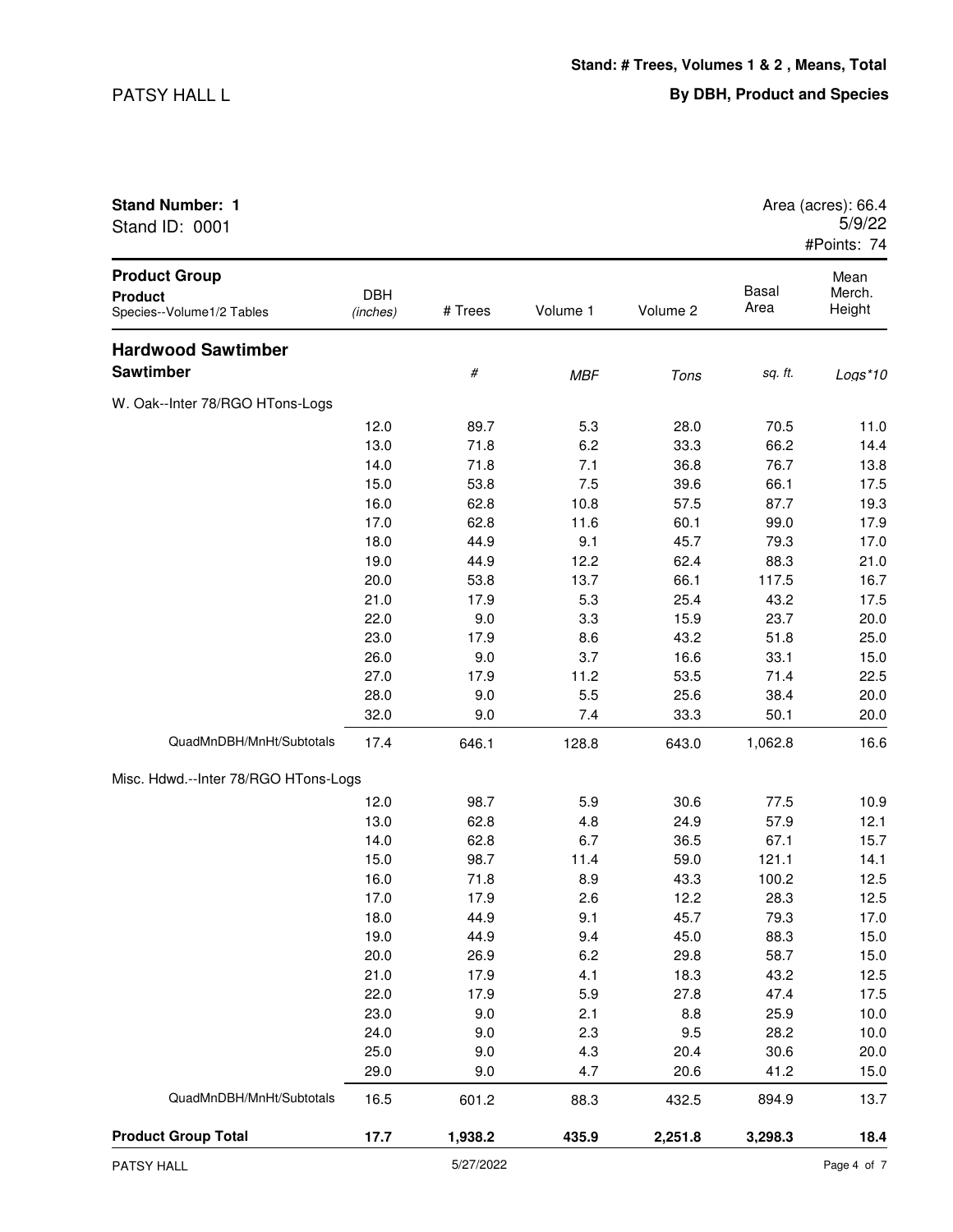| Stand ID: 0001                                                      |                        |         |          |          |               | 5/9/22<br>#Points: 74    |
|---------------------------------------------------------------------|------------------------|---------|----------|----------|---------------|--------------------------|
| <b>Product Group</b><br><b>Product</b><br>Species--Volume1/2 Tables | <b>DBH</b><br>(inches) | # Trees | Volume 1 | Volume 2 | Basal<br>Area | Mean<br>Merch.<br>Height |
| <b>Pine</b>                                                         |                        |         |          |          |               |                          |
| Pulpwood                                                            |                        | $\#$    | Cords    | Tons     | sq. ft.       | $***$                    |
| Lob. Pine--Pine cords to 4" to/Pine Pulp in tons                    |                        |         |          |          |               |                          |
|                                                                     | 7.0                    | 17.9    | 1.0      | 2.7      | 4.8           | 0.0                      |
|                                                                     | 8.0                    | 62.8    | 5.4      | 14.1     | 21.9          | 0.0                      |
|                                                                     | 9.0                    | 9.0     | 1.3      | 3.5      | 4.0           | 0.0                      |
|                                                                     | 10.0                   | 62.8    | 10.0     | 26.1     | 34.3          | 0.0                      |
|                                                                     | 11.0                   | 35.9    | 7.5      | 19.6     | 23.7          | 0.0                      |
|                                                                     | 12.0                   | 35.9    | 7.8      | 20.2     | 28.2          | 0.0                      |
|                                                                     | 13.0                   | 9.0     | 2.8      | 7.2      | 8.3           | 0.0                      |
|                                                                     | 14.0                   | 9.0     | 2.5      | 6.6      | 9.6           | 0.0                      |
|                                                                     | 15.0                   | 9.0     | 3.2      | 8.2      | 11.0          | 0.0                      |
|                                                                     | 16.0                   | 17.9    | 7.2      | 18.8     | 25.1          | 0.0                      |
|                                                                     | 20.0                   | 9.0     | 6.1      | 15.9     | 19.6          | 0.0                      |
|                                                                     | 22.0                   | 17.9    | 15.4     | 40.0     | 47.4          | 0.0                      |
| QuadMnDBH/MnHt/Subtotals                                            | 12.1                   | 296.1   | 70.3     | 182.8    | 237.7         | 0.0                      |
| Chip-n-Saw                                                          |                        | $\#$    | Cords    | Tons     | sq. ft.       | $***$                    |
| Lob. Pine--Pine Cds to 6" top/Pine CNS by tons                      |                        |         |          |          |               |                          |
|                                                                     | 10.0                   | 9.0     | 1.2      | 3.2      | 4.9           | 0.0                      |
|                                                                     | 11.0                   | 17.9    | 3.9      | 10.1     | 11.8          | 0.0                      |
|                                                                     | 12.0                   | 53.8    | 13.2     | 34.3     | 42.3          | 0.0                      |
| QuadMnDBH/MnHt/Subtotals                                            | 11.6                   | 80.8    | 18.3     | 47.6     | 59.0          | 0.0                      |
| <b>Product Group Total</b>                                          | 12.0                   | 376.9   | 88.6     | 230.4    | 296.7         | 0.0                      |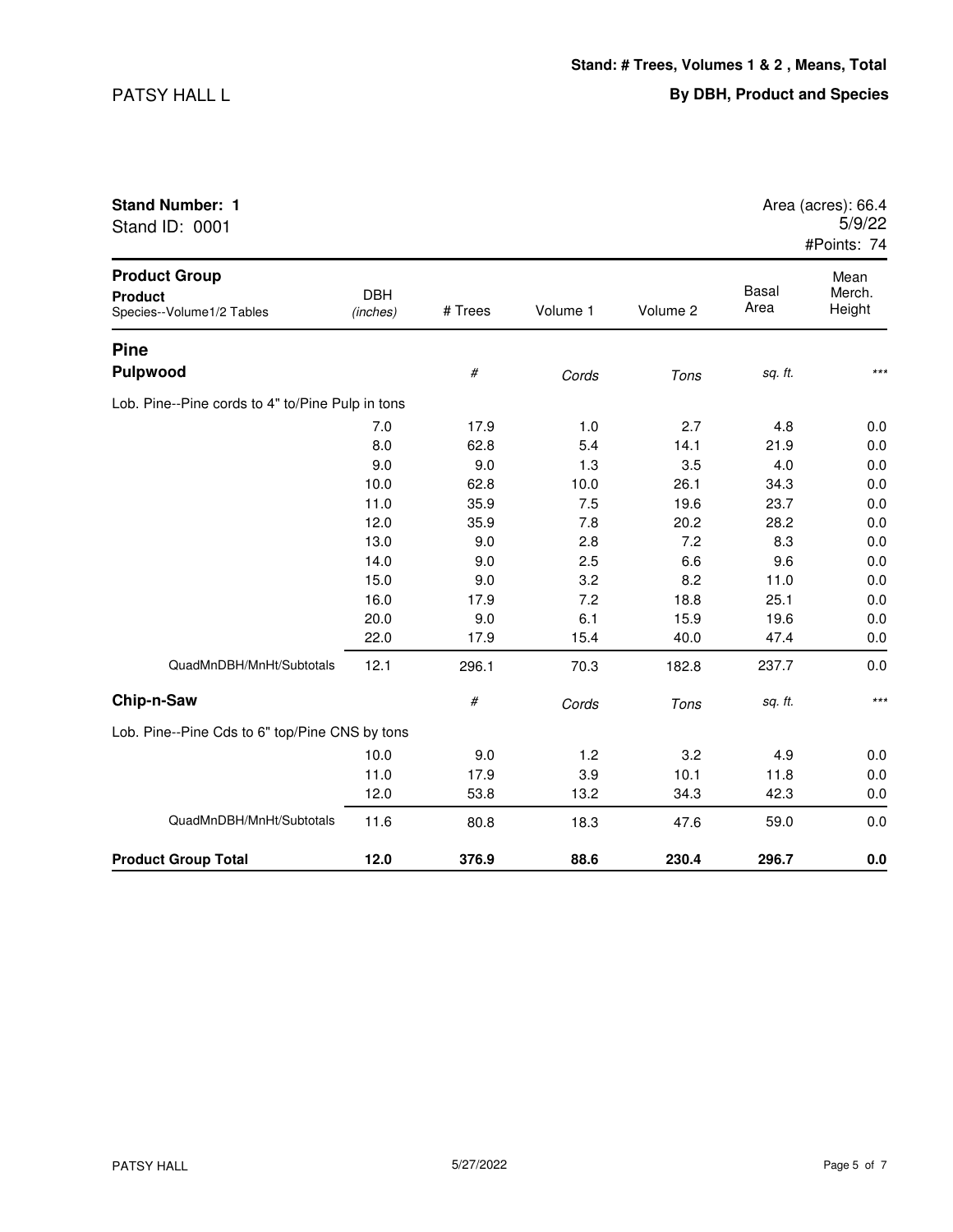| <b>Product Group</b>   | Mean               |
|------------------------|--------------------|
|                        | #Points: 74        |
| Stand ID: 0001         | 5/9/22             |
| <b>Stand Number: 1</b> | Area (acres): 66.4 |
|                        |                    |

| <b>Product Group</b><br><b>Product</b><br>Species--Volume1/2 Tables | <b>DBH</b><br>(inches) | # Trees | Volume 1   | Volume 2 | <b>Basal</b><br>Area | Mean<br>Merch.<br>Height |
|---------------------------------------------------------------------|------------------------|---------|------------|----------|----------------------|--------------------------|
| <b>Pine Sawtimber</b>                                               |                        |         |            |          |                      |                          |
| <b>Sawtimber</b>                                                    |                        | $\#$    | <b>MBF</b> | Tons     | sq. ft.              | $Logs*10$                |
| Lob. Pine--Inter 78/Inter78tons                                     |                        |         |            |          |                      |                          |
|                                                                     | 13.0                   | 125.6   | 17.6       | 105.7    | 115.8                | 28.6                     |
|                                                                     | 14.0                   | 143.6   | 23.1       | 138.6    | 153.5                | 27.8                     |
|                                                                     | 15.0                   | 134.6   | 27.2       | 163.2    | 165.2                | 30.0                     |
|                                                                     | 16.0                   | 116.6   | 28.2       | 169.5    | 162.9                | 31.5                     |
|                                                                     | 17.0                   | 62.8    | 17.0       | 102.3    | 99.0                 | 30.7                     |
|                                                                     | 18.0                   | 53.8    | 17.3       | 103.5    | 95.1                 | 31.7                     |
|                                                                     | 19.0                   | 89.7    | 34.1       | 204.3    | 176.7                | 33.5                     |
|                                                                     | 20.0                   | 35.9    | 14.6       | 87.8     | 78.3                 | 31.3                     |
|                                                                     | 21.0                   | 62.8    | 28.7       | 172.4    | 151.1                | 31.4                     |
|                                                                     | 22.0                   | 26.9    | 15.3       | 91.8     | 71.1                 | 36.7                     |
|                                                                     | 23.0                   | 53.8    | 29.7       | 178.3    | 155.3                | 30.0                     |
|                                                                     | 24.0                   | 53.8    | 32.5       | 194.9    | 169.1                | 30.8                     |
|                                                                     | 28.0                   | 9.0     | 6.6        | 39.5     | 38.4                 | 25.0                     |
|                                                                     | 29.0                   | 9.0     | 10.9       | 65.1     | 41.2                 | 45.0                     |
| QuadMnDBH/MnHt/Subtotals                                            | 17.7                   | 978.1   | 302.8      | 1,817.0  | 1,672.6              | 30.6                     |
| Virg. Pine--Inter 78/Inter78tons                                    |                        |         |            |          |                      |                          |
|                                                                     | 16.0                   | 9.0     | 1.6        | 9.7      | 12.5                 | 20.0                     |
| QuadMnDBH/MnHt/Subtotals                                            | 16.0                   | 9.0     | 1.6        | 9.7      | 12.5                 | 20.0                     |
| <b>Product Group Total</b>                                          | 17.7                   | 987.0   | 304.4      | 1,826.7  | 1,685.1              | 30.5                     |